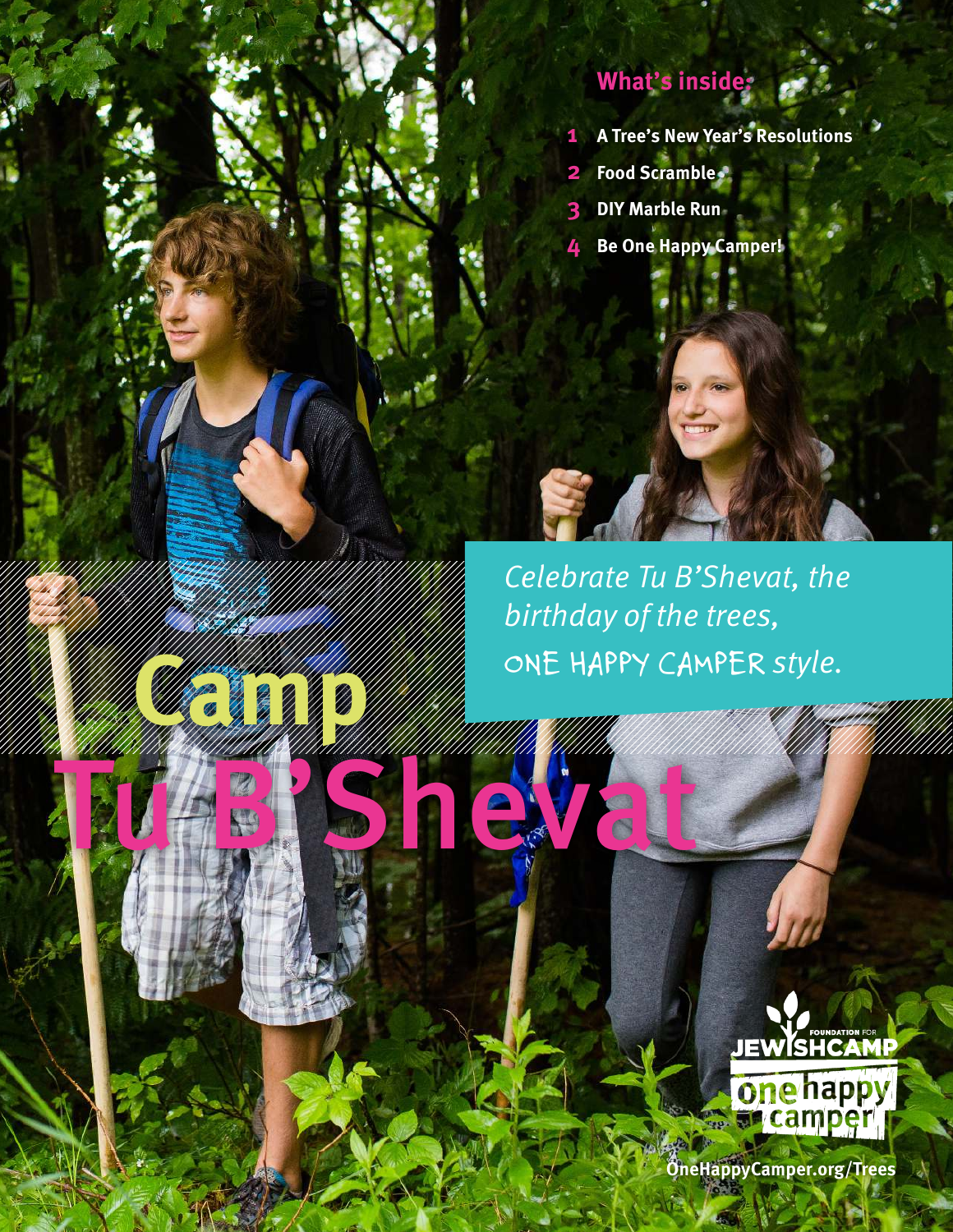# **A TREE'S NEW YEAR'S RESOLUTIONS**

### **REACH FOR THE SUN!**

At 93 milion miles away, it's unlikely that a tree will ever grow high enough to touch the sun, but that doesn't stop it from trying. And as a reward, trees get to soak in all those rays, helping them grow.

*that sounds a little crazy, or people tell you is impossible?*

#### **GROW ANOTHER RING AROUND MY TRUNK**

Did you know that you can tell how old a tree is based on how many rings it has around its trunk? It adds a new one every year to make it bigger and stronger.

*What is a trait you have that you'd like to strengthen this year?*

#### **PRODUCE FRUIT, FLOWERS, & SHADY LEAVES**

All the things we love about trees - their fruit, their flowers, their shady leaves take a lot of effort every spring!

*for others?*

### **SPREAD MY ROOTS**

Think trees take a break over the winter months? Nope! Just like us, they cozy up and use the time as an opportunity to spread their roots and prepare for the spring.

*Where is your happy place? What do you do to get yourself ready for warmer days (and camp!)?*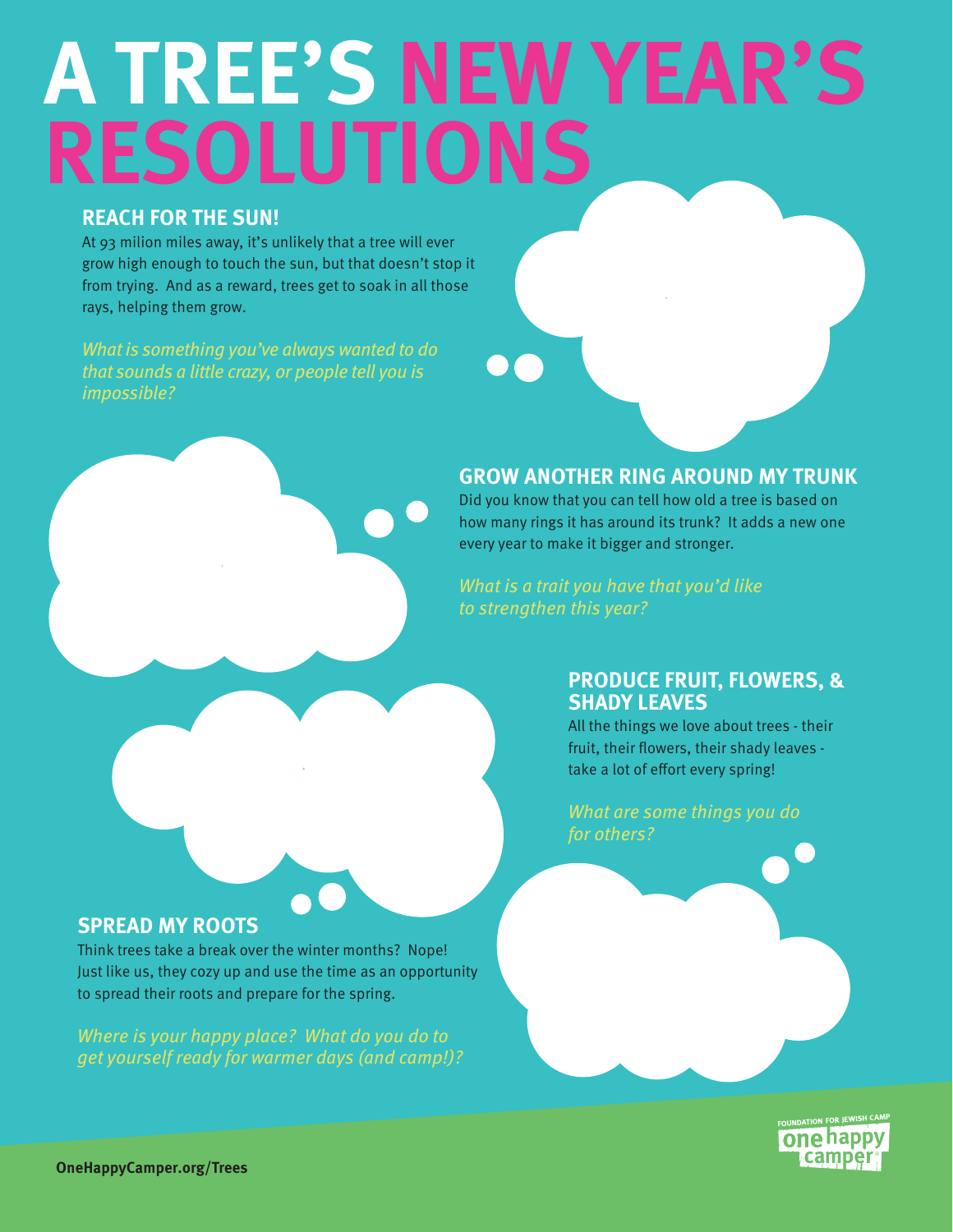

*Baruch attah Adonai, Eloheinu melech ha'olam, Shehecheyanu, vekiyemanu vehigiyanu lazman hazeh. Blessed are You God, King of the Universe, Who has kept us alive, sustained us, and brought us to this season.*

### *BLESSING #2:*

### בָּרוּדְּ אַתָּה ה´ אֱלִקֱנוּ מֶלֶדְ הָעוֹלָם, בּוֹרֵא פְּרִי הָעֵץ.

*Baruch attah Adonai, Eloheinu melech ha'olam, borai p'ri haetz. Blessed are you, our God, Creator of the Universe, who has created the fruit of the tree.*

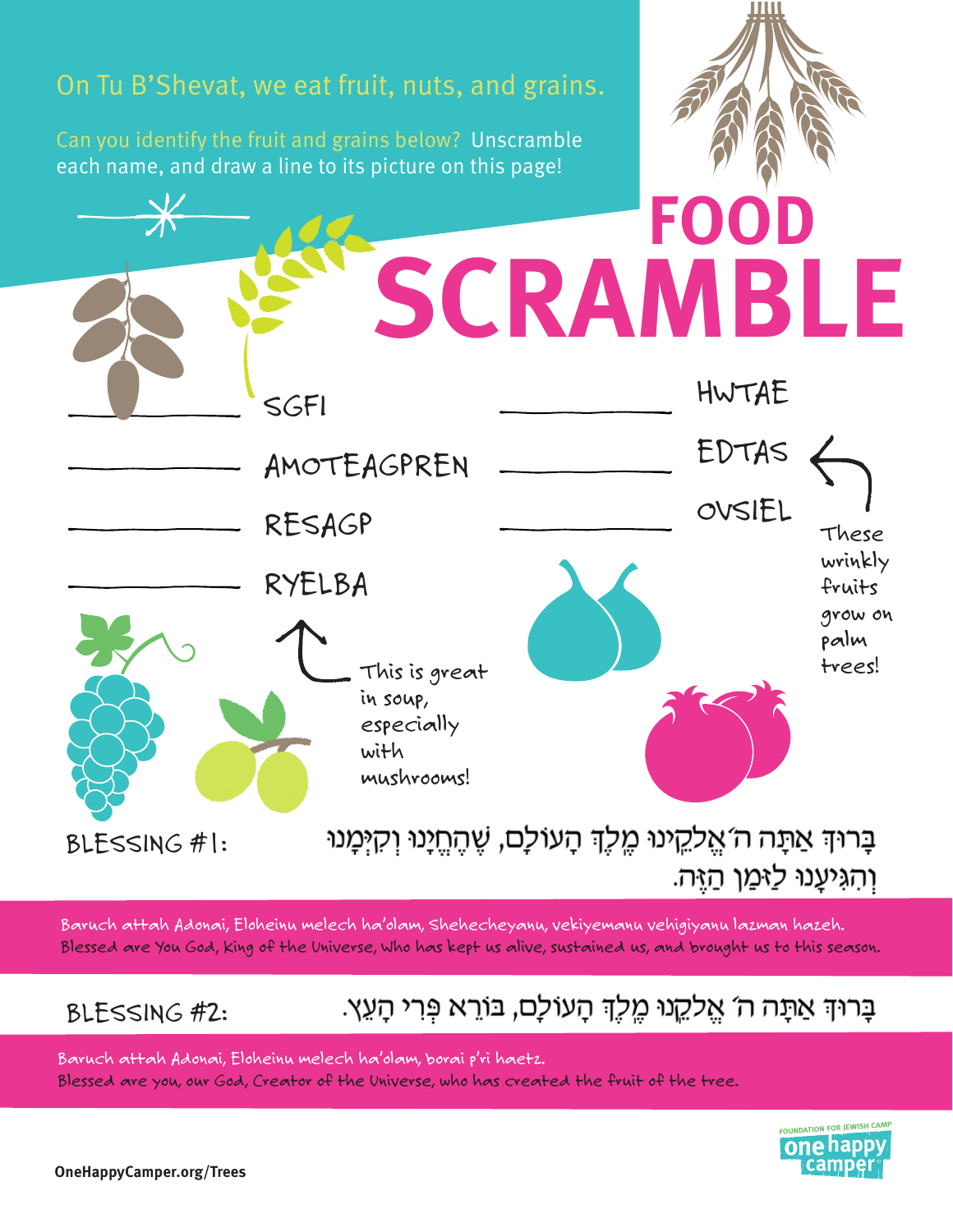### *SAY HAPPY BIRTHDAY TO THE TREES WITH A*

## **DIY MARBLE RUN** *Find. Cut. Create.*

**One way to honor trees on Tu B'Shevat is to recycle. This project reuses empty paper towel and toilet paper rolls for a fun activity!** 

### *Can you think of other items that can be reused?*



#### **SUPPLIES:**

Cardboard Rolls (paper towels or toilet paper!)

Painter's Tape

Stickers & Markers

Marbles

**Scissors** 

Bowl or basket

#### **HOW TO:**

- 1. Decorate your empty cardboard rolls with markers & stickers.
- 2. Cut each cardboard roll in half lengthwise, creating two separate halves.
- 3. Find an empty spot on the wall, fridge, or door.
- 4. Using painter's tape, tape the first roll to the surface at an angle, as high as you can reach.
- 5. Tape the second roll under the first, lined up to catch the marble. Test as you go!
- 6. Continue taping up your rolls, until you use them all or reach the floor.
- 7. Add a bowl or basket at the bottom to catch your marbles.
- 8. Drop your marble at the top, and watch the magic happen!



**one** happy campe



Want to do this with a friend? Start out with the same amount and sized cardboard rolls. Then build your marble runs next to each other. The person whose marble takes the LONGEST to reach the end, wins! (Don't let it get stuck!)

**OneHappyCamper.org/Trees**